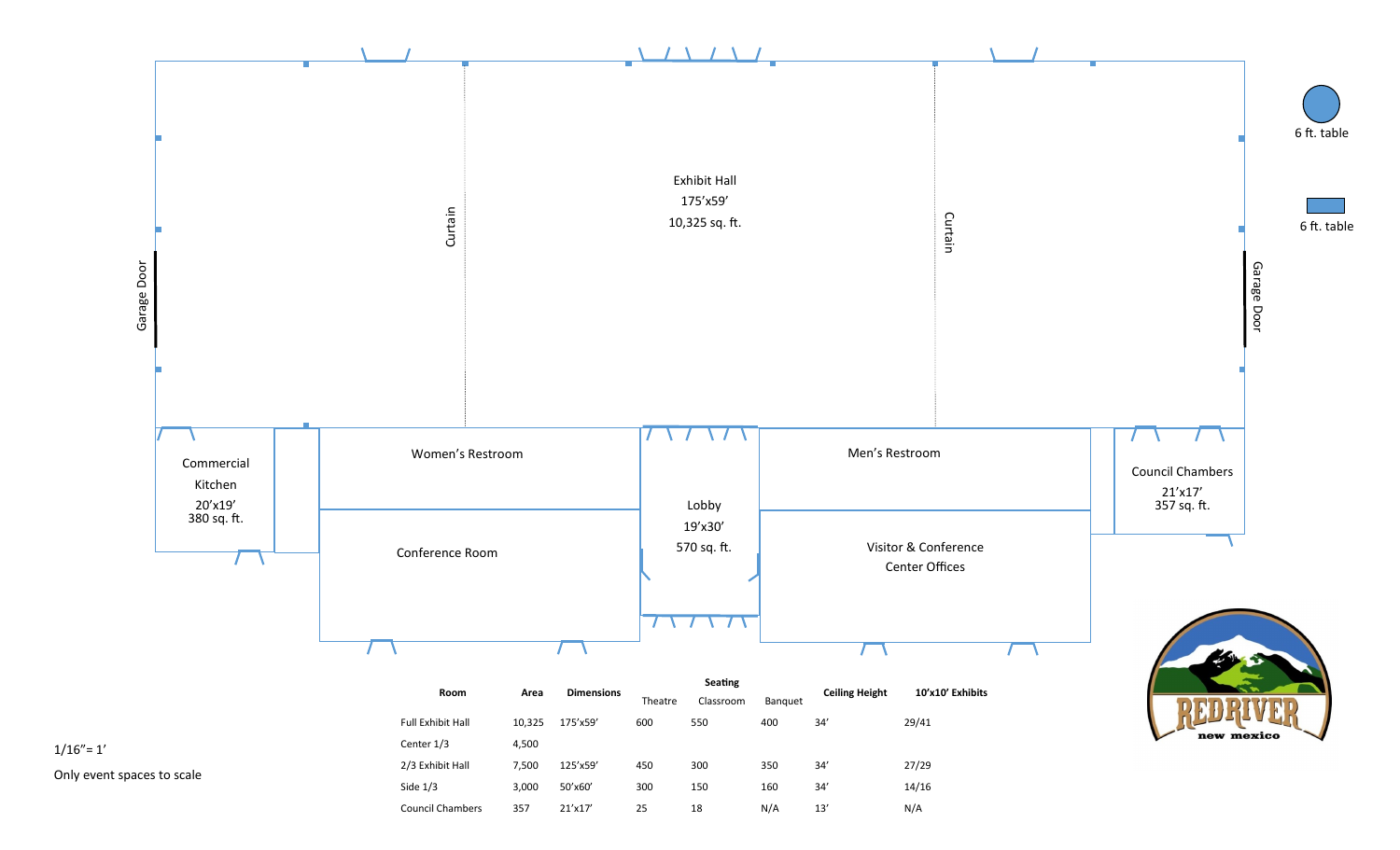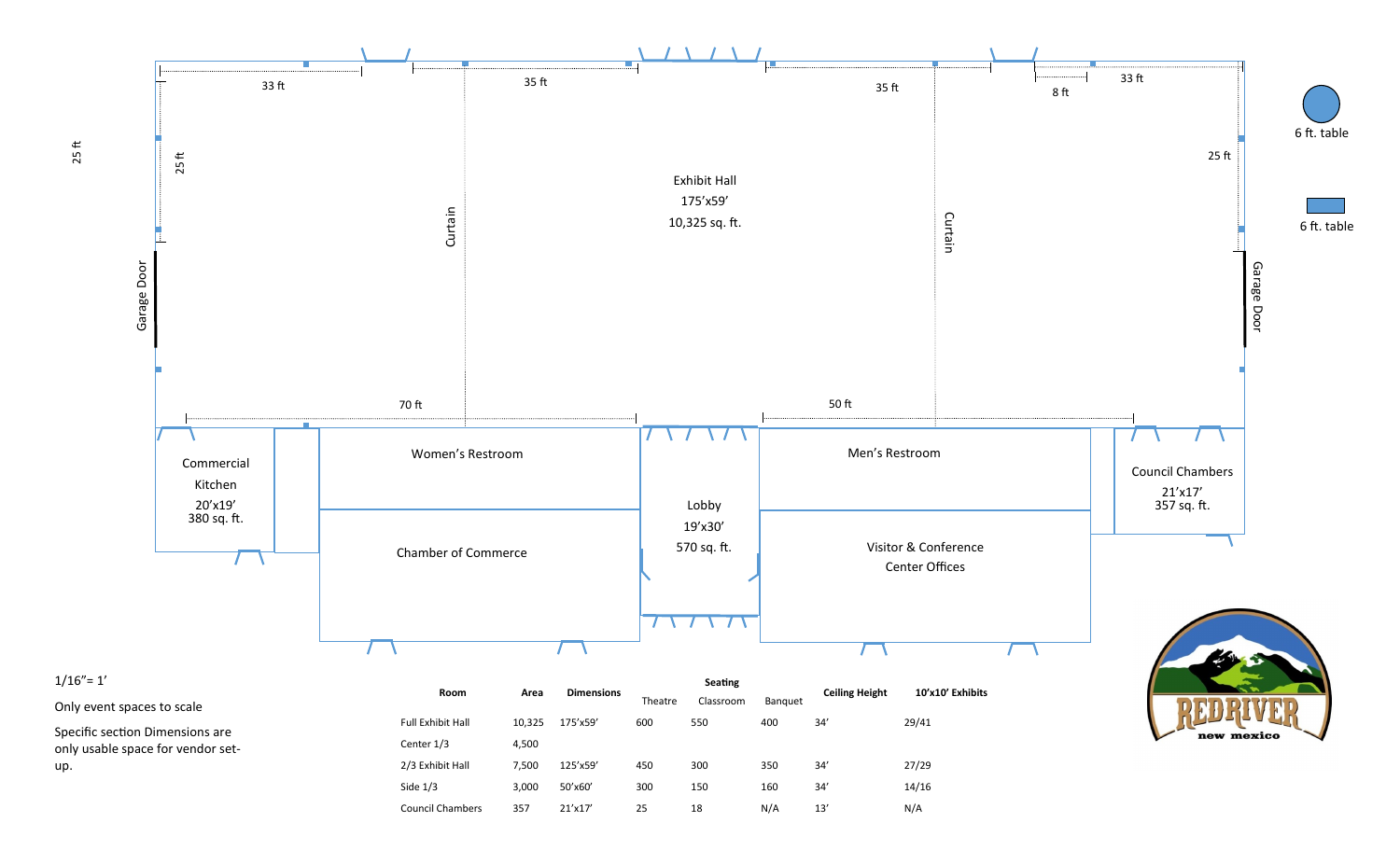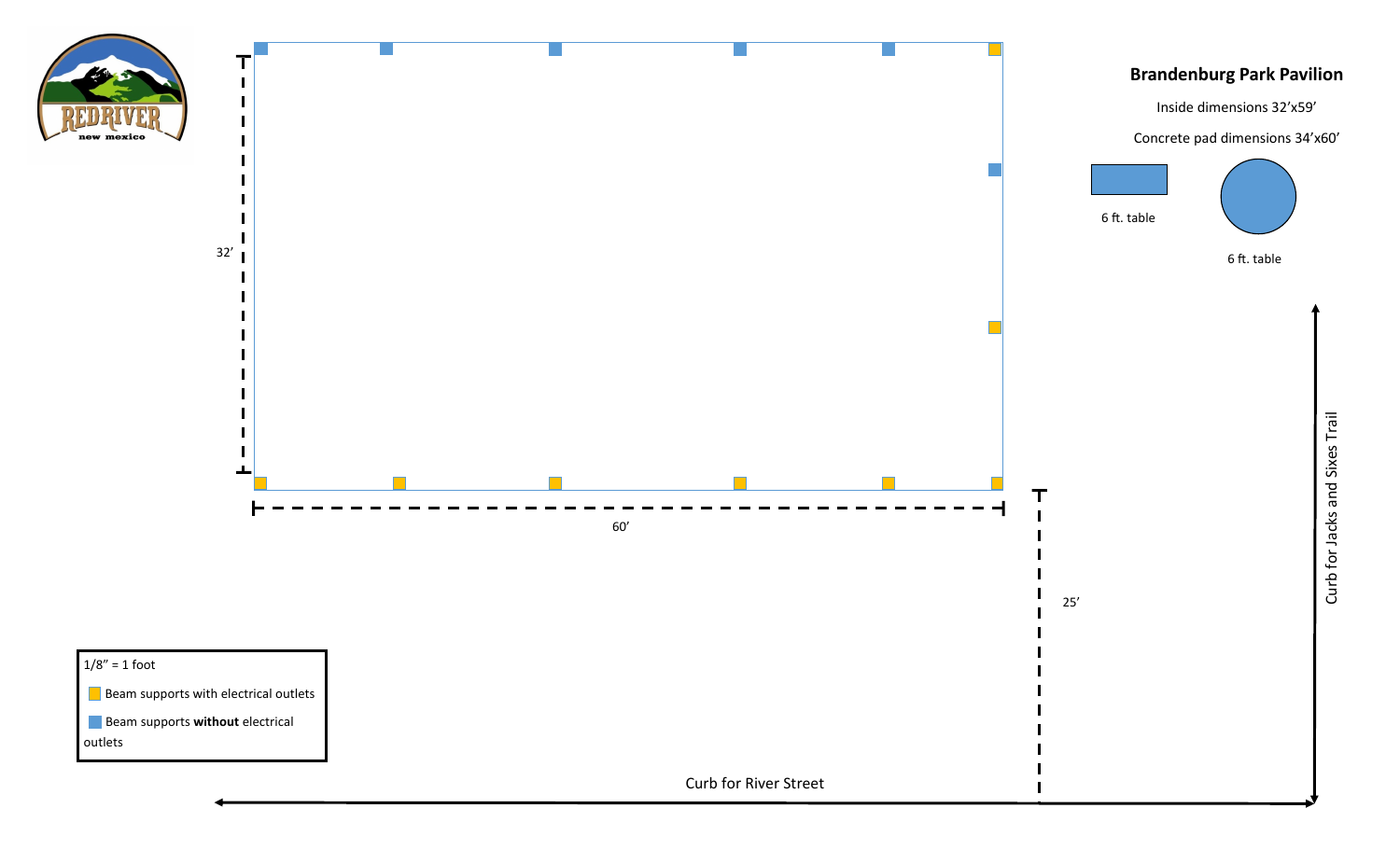



**Town of Red River Council** 

 $1/4" = 1$  foot